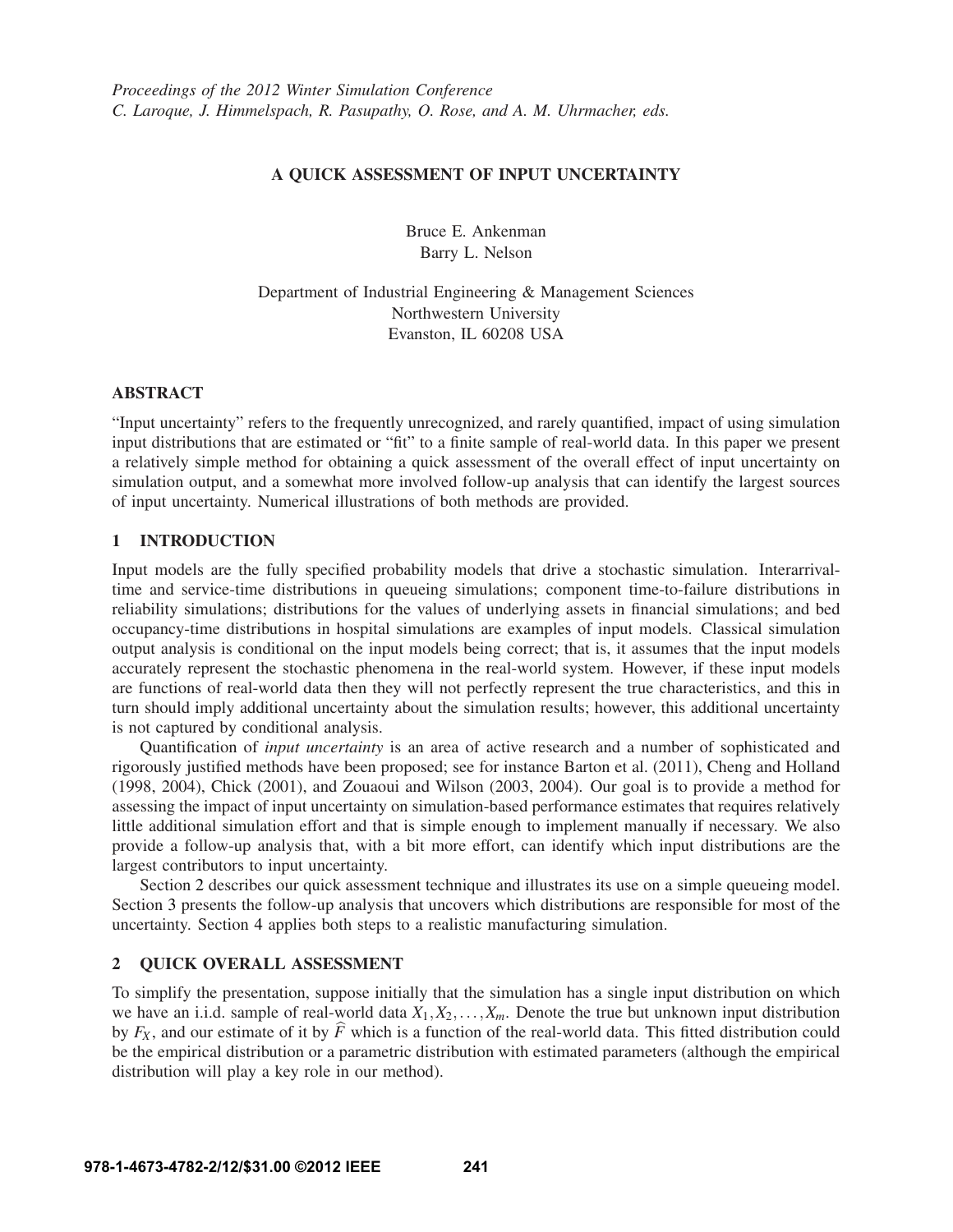Here we only consider simulations for which we make i.i.d. replications. Represent the output of the simulation on replication *j*, implemented using estimated input distribution  $\hat{F}$ , as

$$
Y_j(\widehat{F}) = \mu(\widehat{F}) + \varepsilon_j
$$

where  $\varepsilon_1, \varepsilon_2, \ldots, \varepsilon_n$  are i.i.d. with mean 0 and variance  $\sigma^2$  representing the natural variability from replication to replication in the simulation. The mean term,  $\mu(\widehat{F})$ , depends on what input model we actually used in the simulation. Our goal is to estimate  $\mu \equiv \mu(F_X)$  which we estimate by

$$
\bar{Y}(\hat{F}) = \frac{1}{n} \sum_{j=1}^{n} Y_j(\hat{F}).
$$
\n(1)

This estimator, which is the one that will be used for decision making, has standard error  $\sigma/\sqrt{n}$  *conditional on the input distribution*  $\hat{F}$ . Our assessment of input uncertainty is in addition to this standard analysis.

As a thought experiment, suppose that rather than a single sample of real-world data, we had *b* independent samples  $X_{i1}, X_{i2}, \ldots, X_{im}, i = 1, 2, \ldots, b$ , and from the *i*th sample we fit an input model  $F_i$ . We could then consider simulating *r* replications using *each* input model, leading to the output

$$
Y_j(\widehat{F}_i) = \mu(\widehat{F}_i) + \varepsilon_{ij}
$$
\n(2)

for  $i = 1, 2, \ldots, b$  and  $j = 1, 2, \ldots, r$ . For reasons that will become clear later we do not require  $r = n$ .

Model (2) is known as a *random-effects model* (see, for instance, Dean and Voss (1999), or Montgomery (2009)), because the mean term  $\mu(F_i)$  is random, in this case depending on the particular sample  $X_{i1}, X_{i2}, \ldots, X_{im}$  that we happened to use to estimate  $F_X$ . This model has also been suggested by Freimer and Schruben (2002), Sun et al. (2011) and Zouaoui and Wilson (2003). One way to characterize input uncertainty is  $\sigma_l^2 = \text{Var}[\mu(\widehat{F}_i)]$ , the variability due to the possibility of having observed a different real-world sample of data from  $F_X$ . A simplifying approximation we will make is that  $\sigma^2$ , the variance of the simulation output, does not depend on which  $\widehat{F}_i$  we have; this will rarely be precisely true, but will be acceptable to get an approximation of the effect of input uncertainty.

We will focus on the ratio  $\gamma = \sqrt{n} \sigma_I/\sigma$  which is a measure of how large input uncertainty is relative to the standard error of  $\bar{Y}(\hat{F})$ . In particular, we desire a confidence interval (CI) for  $\gamma$ . Under the additional assumptions that  $\mu(\widehat{F}_i) \sim N(\mu', \sigma_i^2)$  and  $\varepsilon_{ij} \sim N(0, \sigma^2)$  there is a standard  $(1-\alpha)100\%$  CI for  $\sigma_i^2/\sigma^2$  (see for instance Dean and Voss 1999 §17.3.5):

$$
\frac{1}{r} \left[ \frac{\text{MST}}{\text{MSE} \cdot F_{b-1,b(r-1),1-\alpha/2}} - 1 \right] \le \frac{\sigma_l^2}{\sigma^2} \le \frac{1}{r} \left[ \frac{\text{MST}}{\text{MSE} \cdot F_{b-1,b(r-1),\alpha/2}} - 1 \right]
$$
(3)

where  $F_{v_1,v_2,\beta}$  is the  $\beta$ -quantile of the F distribution with  $(v_1,v_2)$  degrees of freedom, and

$$
\begin{array}{rcl} \text{MSE} & = & \frac{1}{b(r-1)} \sum_{i=1}^{b} \sum_{j=1}^{r} \left( Y_j(\widehat{F}_i) - \bar{Y}(\widehat{F}_i) \right)^2 \\ \text{MST} & = & \frac{r}{b-1} \sum_{i=1}^{b} \left( \bar{Y}(\widehat{F}_i) - \bar{Y} \right)^2 \end{array}
$$

with

$$
\bar{Y} = \frac{1}{br} \sum_{i=1}^{b} \sum_{j=1}^{r} Y_j(\widehat{F}_i).
$$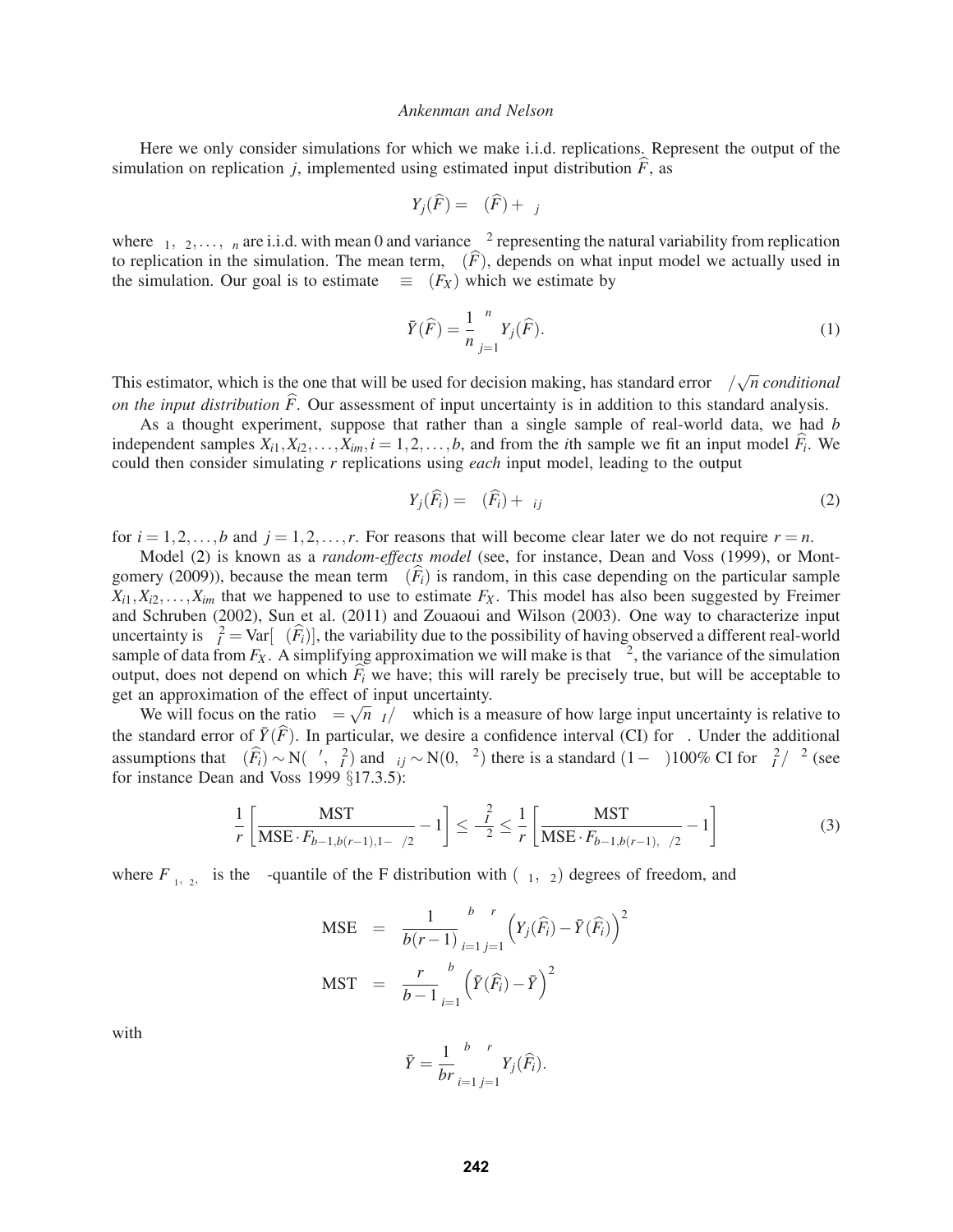This CI for  $\sigma_l^2/\sigma^2$  can be adapted in the obvious way to obtain a CI for  $\gamma$ : multiply through by *n* and take the square root. Dean and Voss (1999, §17.4) also provide an unbiased estimator for  $\sigma_l^2/\sigma^2$ , which can be adapted to give the following point estimator of  $\gamma$ :

$$
\widehat{\gamma} = \sqrt{\frac{n}{r} \left[ \left( \frac{b(r-1) - 2}{b(r-1)} \right) \frac{\text{MST}}{\text{MSE}} - 1 \right]}.
$$

Notice that we do not assume  $\mu' = \mu$  because even if *F* is an unbiased estimator for  $F_X$  this does not guarantee  $E[\mu(\widehat{F})] = \mu(F_X)$ .

The problem with this proposal is the need for more than one real-world sample. Therefore, we use the statistical technique of bootstrapping to imitate the effect of having multiple real-world samples, even though we only have one. Again let  $\{X_1, X_2, \ldots, X_m\}$  be the one real-world sample of data. Instead of multiple real-world samples, we generate *b* bootstrap samples, each of size *m*, by sampling *m* times with replacement from  $\{X_1, X_2, \ldots, X_m\}$ . As is common in the bootstrapping literature, we denote the *i*th bootstrap sample by  $X_{i1}^{\star}, X_{i2}^{\star}, \ldots, X_{im}^{\star}$ . We then fit an input distribution  $\widehat{F}_i^{\star}$  to this bootstrap sample and let  $\widehat{F}_i^{\star}$  can stand in for  $\widehat{F}_i$ . In a problem with more than one input model we do bootstrapping for each distribution separately. Here is the procedure in algorithm form:

#### **Algorithm Quick**

- 1. Given real-world data  $\{X_1, X_2, \ldots, X_m\}$ , do the following:
- 2. For *i* from 1 to *b*
	- (a) Generate bootstrap sample  $X_{i1}^{\star}, X_{i2}^{\star}, \ldots, X_{im}^{\star}$  by sampling *m* times with replacement from  $\{X_1, X_2, \ldots, X_m\}.$
	- (b) Fit  $\widehat{F}_i^*$  to  $X_{i1}^*, X_{i2}^*, \ldots, X_{im}^*$ .

(If there is more than one input model, do Steps 2a and 2b for each one.)

- (c) Simulate *r* replications  $Y_j(\widehat{F}_i^{\star})$ ,  $j = 1, 2, \ldots, r$  using input model(s)  $\widehat{F}_i^{\star}$ .
- 3. Report the point estimate and CI for  $\gamma = \sqrt{n \sigma_I/\sigma}$ .

The reason that we focus on the parameter  $\gamma = \sqrt{n} \sigma_I/\sigma$  is that the point estimator of  $\mu$  is  $\bar{Y}(\hat{F})$ (see  $(1)$ ) and it is based on *n* simulation replications. However, the experiment to assess input uncertainty in Algorithm Quick need not be tied to *n* simulation replications. Instead, we can choose how many replications, say *N*, to spend on the input uncertainty experiment, and try to choose  $br = N$  optimally. In the Appendix we show that the optimal or near-optimal choice of *b* to minimize the width of the CI for  $\gamma$  given a fixed budget *N* is  $b^* = 10$  bootstraps, meaning we use  $r = N/10$  replications on each bootstrap experiment.

To illustrate the approach we start with a mathematically tractable example from Barton et al. (2011). For an  $M/M/\infty$  queue with arrival rate  $\lambda$  and mean service time  $\tau$  the steady-state number of customers in the system is Poisson with mean  $\mu = \lambda \tau$ . Suppose  $\lambda$  and  $\tau$  are not known but we observe *m* i.i.d. interarrival times,  $A_1, A_2, \ldots, A_m$ , and *m* i.i.d. service times  $X_1, X_2, \ldots, X_m$  from the real world and use them to fit input models. Specifically, we estimate  $\lambda$  by

$$
\widehat{\lambda} = \left(\frac{1}{m} \sum_{i=1}^{m} A_i\right)^{-1}
$$

and  $\tau$  by

 $\widehat{\tau} = \frac{1}{m}$ *m m* ∑ *i*=1 *Xi* .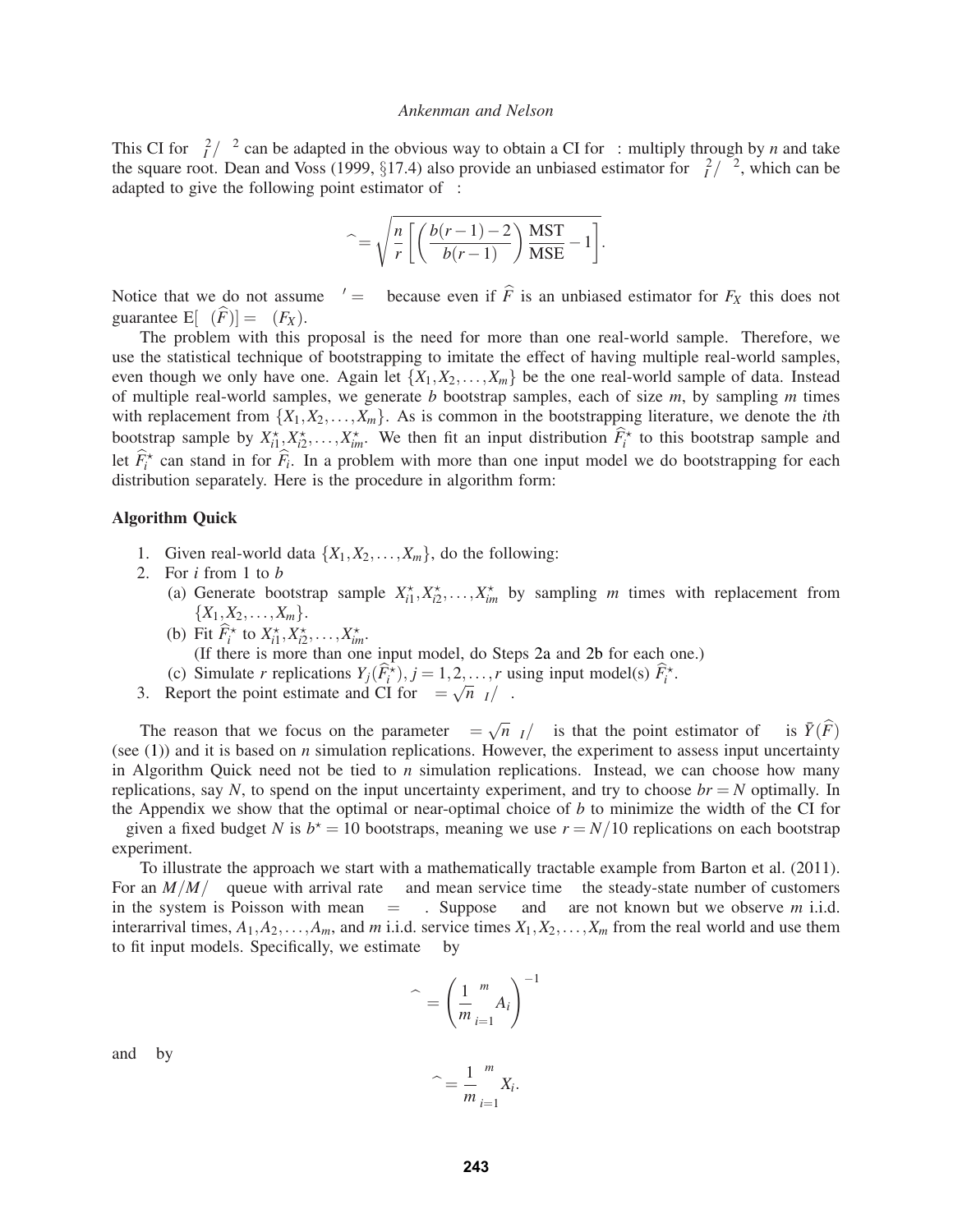We assume that we are confident that the distributions of *A* and *X* are exponential, but need to estimate the values of the parameters. Thus, our input model  $\hat{F}$  consists of two exponential distributions with parameters  $\hat{\lambda}$  and  $1/\hat{\tau}$ . For the purpose of this illustration, we have  $m = 100$  real-world observations of both the interarrival and service times (which we obtained by generating them from exponential distributions with  $\lambda = 5$  and  $\tau = 1$ ). Bootstrapping therefore consists of resampling this data and re-estimating  $\lambda$  and  $\tau$ .

To allow for a mathematical analysis, suppose that when we simulate this queue we record a single observation, the number in the queue in steady state, on each of *n* replications. Then we can show that

$$
\text{Var}[\bar{Y}(\widehat{F})] \approx \frac{2(\lambda \tau)^2}{m} + \frac{\lambda \tau}{n} = \sigma_I^2 + \frac{\sigma^2}{n}.
$$

Thus,

$$
\gamma = \sqrt{\frac{n\lambda\tau}{m}}.
$$

Notice that γ can only be decreased by having more real-world data *m*.

Suppose that our conditional experiment design was to make  $n = 200$  replications, and we are willing to spend another  $N = 200$  replications to assess input uncertainty. Therefore, we apply Algorithm Quick with  $b^* = 10$  bootstrap experiments, each of  $r = 20$  replications. This experiment yields  $\hat{\gamma} = 3.8$  with 95% CI of [1.1,8.5]. Thus, input uncertainty is from 1 to 8 times as large as estimator uncertainty. Notice that the true value of  $\gamma = \sqrt{200 \cdot 5 \cdot 1/100} \approx 3.2$ .

In this example we had parametric input distributions (exponential) with unknown parameters, so the bootstrap resampled data produced different possible parameter values. Other approaches are possible:

- Rather than generating new parameter values by resampling the real-world data and reestimating the parameters, we could resample the parameters directly from their sampling distributions, if known. For instance, maximum likelihood estimators are known to be asymptotically normal, and this could provide a distribution for resampling parameter values.
- Rather than refitting distributions at all, we could drive the simulations by the empirical distribution; i.e.,

$$
\widehat{F}_i^*(x) = \frac{1}{m} \sum_{\ell=1}^m I(X_{i\ell}^* \leq x).
$$

This avoids the potentially slow process of refitting parametric distributions.

### **3 FOLLOW-UP ANALYSIS**

If the quick analysis of input uncertainty above reveals that it is a concern, as it often will, then it may be worthwhile to identify which input models contribute "more than their fair share" to the overall input uncertainty. In this section we present a follow-up analysis to do that.

Suppose that there are *L* independent, univariate input distributions,  $F_{X_1}, F_{X_2}, \ldots, F_{X_L}$ , and for the  $\ell$ th input distribution we have  $m_\ell$  i.i.d. real-world observations  $X_{\ell,1}, X_{\ell,2},...,X_{\ell,m_\ell}$ . For instance, in the  $M/M/\infty$ example there were  $L = 2$  input distributions (both believed to be exponential but with unknown parameters) and we had  $m_1 = m_2 = 100$  real-world observations from each.

Let  $F_\ell$ ,  $\ell = 1, 2, \ldots, L$  denote the input distribution fitted directly to these data. In other words, these are the distributions that would be used in the standard conditional analysis; therefore,  $\hat{F} = {\hat{F}_1, \hat{F}_2, \dots, \hat{F}_L}$ . Further, let  $\widehat{F}_{\ell,i}^{\star}$ ,  $i = 1, 2, \ldots, b$  denote the *b* bootstrap distributions created for the *l*th input model in the overall analysis above. We assume that these distributions are retained, but they could also be regenerated as needed if that is more convenient.

To facilitate our follow-up analysis we make the following additional modeling approximation:

$$
\text{Var}[Y_j(\widehat{F})] = \sigma_I^2 + \sigma^2 = \sum_{\ell=1}^L \sigma_\ell^2 + \sigma^2 \tag{4}
$$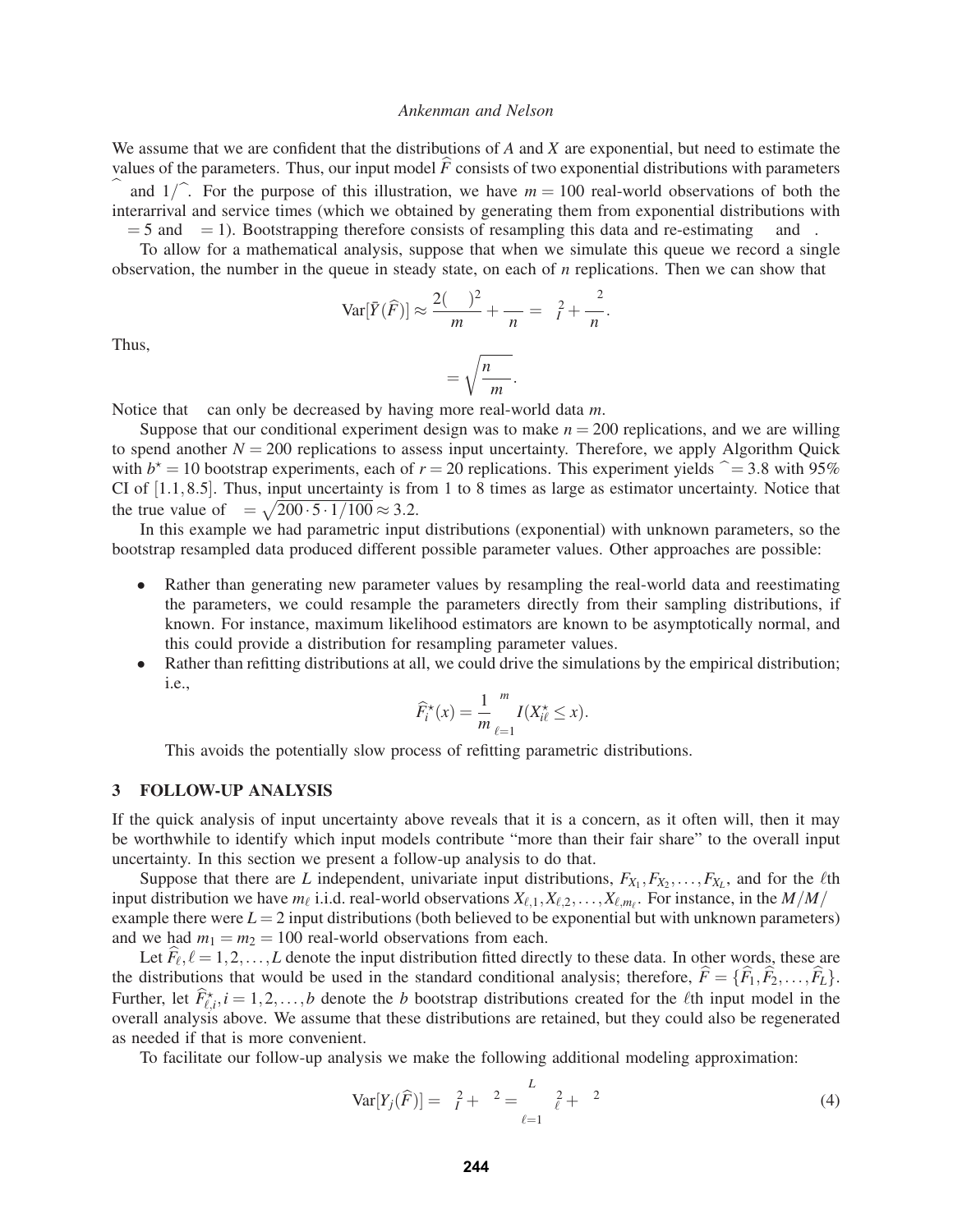where  $\sigma_{\ell}^2$  is the input uncertainty variance contributed by the  $\ell$ th input model. We consider a "fair share" of the uncertainty contributed by the  $\ell$ th input model to be

$$
\frac{\gamma^2}{L} = \frac{n\sigma_l^2}{L\sigma^2}
$$

and we want to identify which input distributions contribute more than that. We will do so using a method that is motivated by a factor screening approach called sequential bifurcation (see, for instance, Wan, Ankenman and Nelson 2006). The idea is to efficiently eliminate *groups* of input distributions that contribute little to input uncertainty so that we can focus on ones that contribute the most.

Here is how we test the contribution of a group of distributions: Let  $\mathscr{G} \subset \{1,2,\ldots,L\}$  be a subset of consecutively numbered factors; e.g., if  $L = 12$  distributions then we could have  $\mathscr{G} = \{4, 5, 6, 7\}$ . We are interested in whether

$$
\gamma^2(\mathscr{G}) = \frac{n \sum_{\ell \in \mathscr{G}} \sigma_\ell^2}{\sigma^2}
$$

is large relative to  $\frac{g}{\gamma}L$ ; if it is then the group contains at least one input distribution that is contributing more than its fair share. We do this by exploiting three ideas:

- We have an estimate  $\hat{\gamma}^2$  of  $\gamma^2$  from the overall assessment, so we use that to define the standard.
- Under model (4) we can construct a CI for  $\gamma^2(\mathscr{G})$  by running *b* bootstrap simulation experiments where we use the input distributions  $\widehat{F}_{\ell,i}^*$ ,  $i = 1,2,\ldots,b$  for  $\ell \in \mathscr{G}$  but use  $\widehat{F}_\ell$  for  $\ell \notin \mathscr{G}$ . This is like treating the input distributions that are not in  $\mathscr G$  as being known and fixed, and using bootstrapping to assess the overall input uncertainty due to the distributions in  $\mathscr{G}$ .
- If the CI for  $\gamma^2(\mathscr{G})$  is completely to the right of  $|\mathscr{G}|\gamma^2/L$ , then we can claim with high confidence that some distributions in the group are big contributors to input uncertainty. Therefore, we split the group and then evaluate the subgroups in the same way.

We illustrate the quick assessment and follow-up analysis for a realistic example in the next section.

### **4 APPLICATION**

The example to which we will apply our method has been used in several papers by Jack Kleijnen, Fredrik Persson and various co-authors (see e.g., Kleijnen, Bettonvil and Persson (2003) and Persson and Olhager (2002)). The simulation model and a student version of the Taylor II software for running the model were generously provided by Fredrik Persson.

The simulation is a model of a manufacturing system that produced mobile phones for the Ericsson Company. The manufacturing system is described in detail in Persson and Olhager (2002) and we used the model that they described as the "old" structure of the production line. For our purposes, it is sufficient to understand that the production line consists of conveyors that lead the product through a series of machines that perform functions common to the production of circuit boards and consumer devices, such as soldering, testing and assembly. There are many outputs of the simulation model including overall lead time, quality and cost. In addition, there are outputs of quality, lead time and utilization for each machine. We begin by focusing on the same response that was used in Kleijnen, Bettonvil and Persson (2003) which is the total weekly cost of production.

Each of the machines in the simulation has a random processing time that is modeled by a lognormal distribution with two specified parameters: mean and standard deviation. We presume that the mean and standard deviation that are used in the simulation model are based on the observed mean and standard deviation from some actual machine that is similar to the one being modeled in the simulation. Of course, the observed mean and standard deviation will not be the true mean and standard deviation of that machine. The goal of our method is to quantify the amount of input uncertainty, which is the variability that is caused by misspecification of these parameter values. Additionally, if there is substantial input uncertainty, then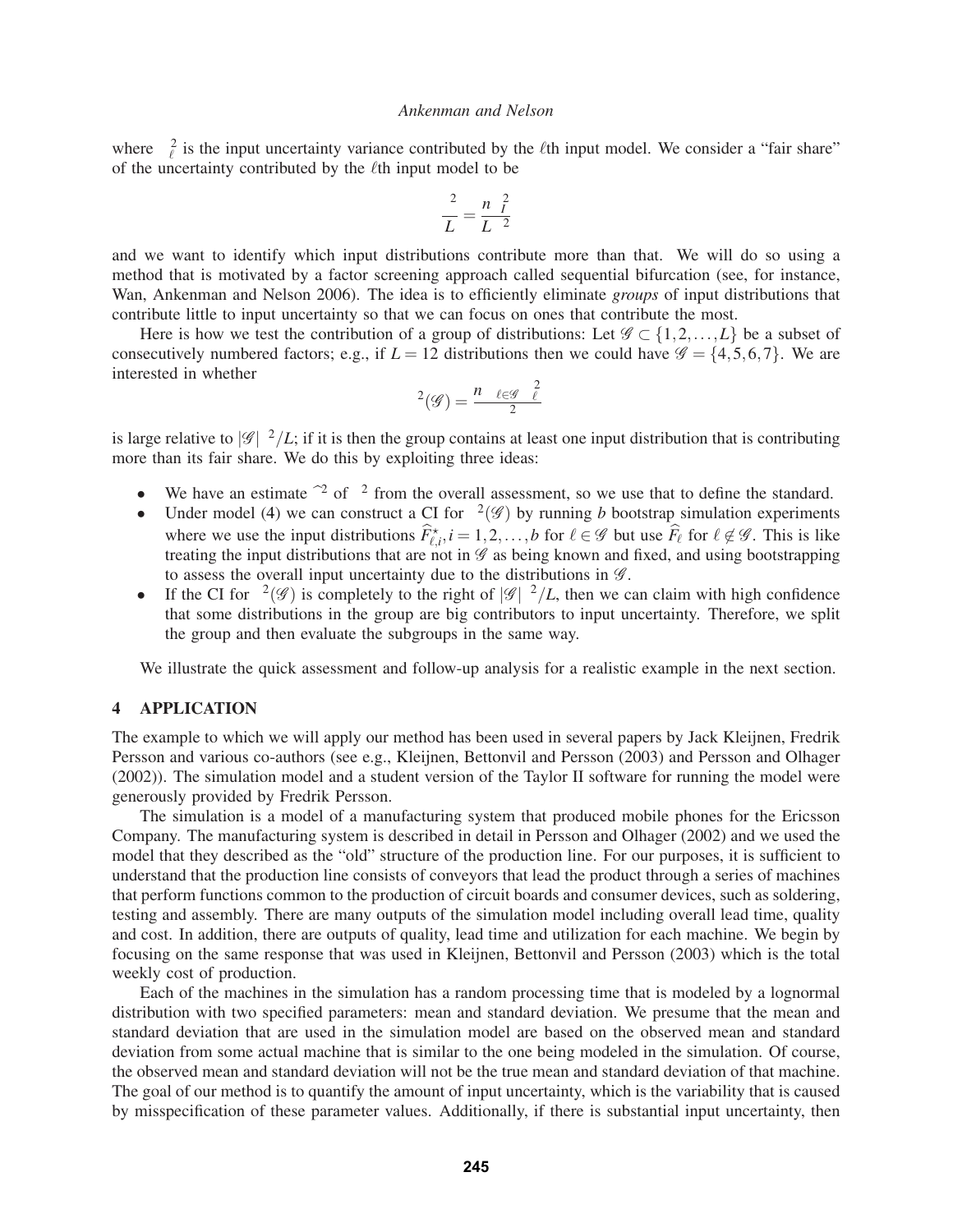| Machine | Mean | StDev | Machine    | Mean | StDev |
|---------|------|-------|------------|------|-------|
| Mach 3  | 2.5  | 1     | Mach 74    | 10   | 1     |
| Mach 7  | 0.9  | 1     | Mach 143   | 14   | 1     |
| Mach 16 | 1.4  | 1     | Mach 145   | 23   | 1     |
| Mach 29 | 10   | 1     | Mach 146   | 14   | 1     |
| Mach 33 | 4    | 1     | Mach 147   | 27   | 1     |
| Mach 37 | 9    | 1     | Mach $110$ | 2.5  | 1     |
| Mach 68 | 10   | 1     | Mach 113   | 2.8  | 1     |
| Mach 69 | 10   | 1     | Mach 114   | 9.5  | 1     |
| Mach 70 | 10   | 1     | Mach 115   | 9.5  | 1     |
| Mach 71 | 10   | 1     | Mach 139   | 14.2 | 1     |
| Mach 72 | 10   | 1     | Mach 140   | 23.7 | 1     |
| Mach 73 | 10   | 1     |            |      |       |

|  |  | Table 1: The baseline values of the processing-time parameters for the 23 machines under study. |  |  |  |
|--|--|-------------------------------------------------------------------------------------------------|--|--|--|
|  |  |                                                                                                 |  |  |  |

we would like to deduce which machines are primarily responsible for that uncertainty. This knowledge would allow us to collect additional information on the parameter values for those machines to get more precise parameter estimates and thereby reduce the effect of input uncertainty.

We have chosen 23 machines from the simulation model to study. Table 1 displays the 23 machines and the parameter settings for each of their lognormal processing-time distributions.

We do not actually have the original real-world data, so to apply our method as presented in Section 2, we started by generating a set of 500 random processing times from each of the lognormal processing-time distributions in Table 1. We treated these 23 sets of 500 observations as the "real world" sample from each machine. We then followed the Quick Algorithm in Section 2 to create  $b = 10$  bootstrap samples of size *m* = 500 for each of the 23 machines. For each bootstrap sample, we calculated the sample mean and sample standard deviation, which led to 10 sets of empirically estimated parameter values for each machine.

For example, the parameters from the 10 bootstrap samples from Machine 3 are shown below:

| Bootstrap#     | Mean     | <b>StDev</b> |  |
|----------------|----------|--------------|--|
| 1              | 2.482124 | 1.048387     |  |
| $\overline{c}$ | 2.491728 | 1.023643     |  |
| 3              | 2.492922 | 1.024837     |  |
| 4              | 2.388243 | 0.897349     |  |
| 5              | 2.414130 | 0.974626     |  |
| 6              | 2.433462 | 1.025614     |  |
| 7              | 2.429213 | 0.923263     |  |
| 8              | 2.426516 | 0.947910     |  |
| 9              | 2.434552 | 1.001201     |  |
| 10             | 2.436321 | 0.949222     |  |

The variability of parameter values represents the input variation from the real-world sample taken for Machine 3. To quantify the overall input uncertainty, we ran  $r = 10$  replications of the simulation using the empirical parameter values from the first bootstrap sample of each of the 23 machines and then repeated this for each of the other nine bootstrap samples until we had 100 total observations. We call these 100 runs of the simulation Data Set 1.

Using Data Set 1 and following the derivations in Section 2, we found that for a simulation experiment specifying  $n = 10$  replications and output total weekly cost, the ratio of input uncertainty to standard error of the simulation has a point estimate of  $\hat{\gamma} = 0.84$  and a 95% confidence interval of (0, 2.23). The lower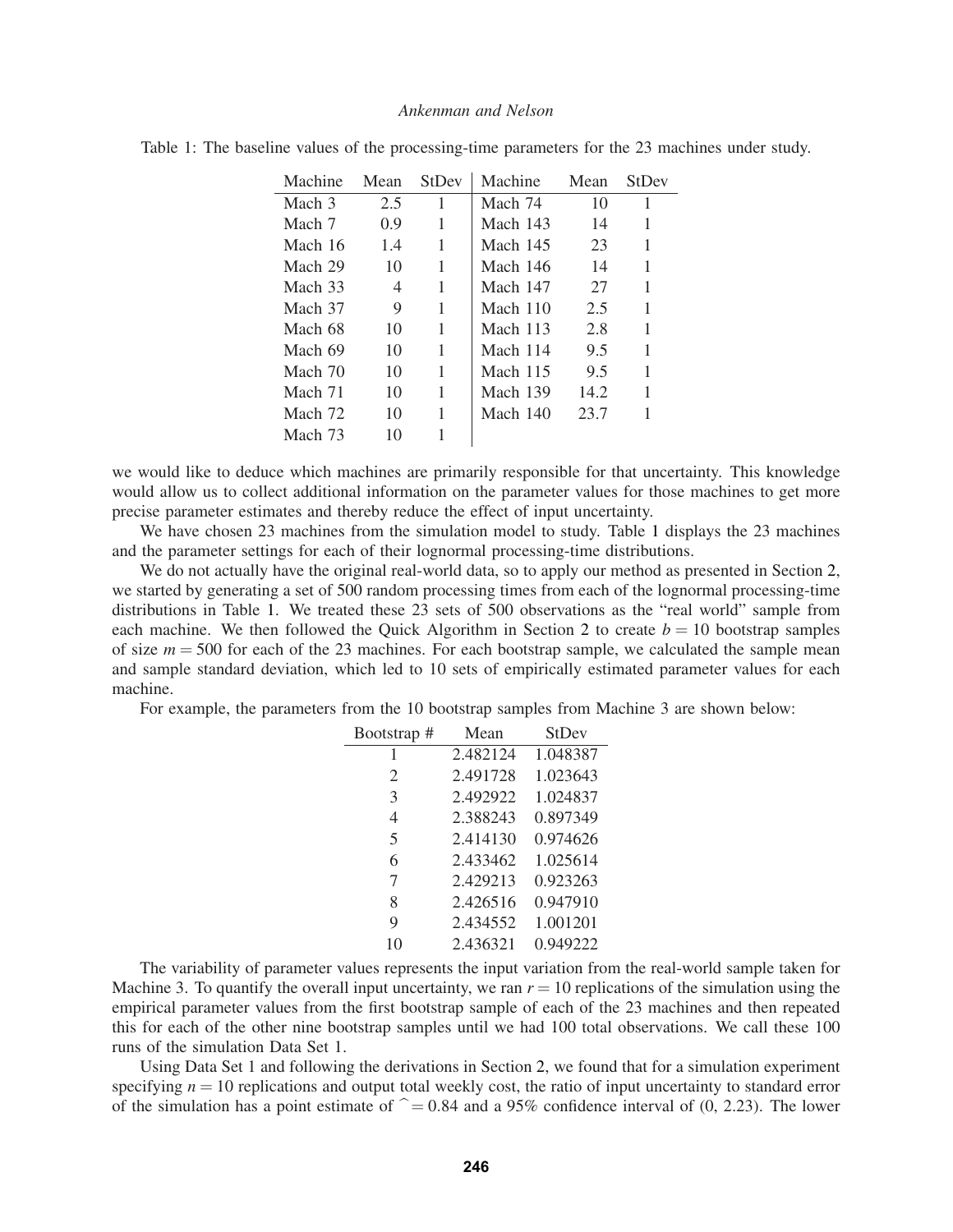|          | Data Set 1     | Data Set 2     | Data Set 3     | Data Set 4     | Data Set 5     |
|----------|----------------|----------------|----------------|----------------|----------------|
| Mach 3   | <b>Varying</b> | <b>Varying</b> | Not Varying    | Not Varying    | Not Varying    |
| Mach 7   | <b>Varying</b> | <b>Varying</b> | Not Varying    | Not Varying    | <b>Varying</b> |
| Mach 16  | <b>Varying</b> | <b>Varying</b> | Not Varying    | Not Varying    | Not Varying    |
| Mach 29  | <b>Varying</b> | <b>Varying</b> | Not Varying    | Not Varying    | Not Varying    |
| Mach 33  | <b>Varying</b> | <b>Varying</b> | Not Varying    | Not Varying    | Not Varying    |
| Mach 37  | <b>Varying</b> | <b>Varying</b> | Not Varying    | Not Varying    | Not Varying    |
| Mach 68  | Varying        | <b>Varying</b> | Not Varying    | Not Varying    | Not Varying    |
| Mach 69  | <b>Varying</b> | <b>Varying</b> | Not Varying    | Not Varying    | Not Varying    |
| Mach 70  | <b>Varying</b> | <b>Varying</b> | Not Varying    | Not Varying    | Not Varying    |
| Mach 71  | <b>Varying</b> | <b>Varying</b> | Not Varying    | Not Varying    | Not Varying    |
| Mach 72  | <b>Varying</b> | <b>Varying</b> | Not Varying    | Not Varying    | Not Varying    |
| Mach 73  | Varying        | <b>Varying</b> | Not Varying    | Not Varying    | Not Varying    |
| Mach 74  | Varying        | <b>Varying</b> | Not Varying    | Not Varying    | Not Varying    |
| Mach 143 | <b>Varying</b> | Not Varying    | <b>Varying</b> | Not Varying    | Not Varying    |
| Mach 145 | <b>Varying</b> | Not Varying    | <b>Varying</b> | Not Varying    | Not Varying    |
| Mach 146 | <b>Varying</b> | Not Varying    | <b>Varying</b> | Not Varying    | Not Varying    |
| Mach 147 | <b>Varying</b> | Not Varying    | <b>Varying</b> | Not Varying    | Not Varying    |
| Mach 110 | <b>Varying</b> | Not Varying    | Varying        | Not Varying    | Not Varying    |
| Mach 113 | Varying        | Not Varying    | <b>Varying</b> | Not Varying    | Not Varying    |
| Mach 114 | Varying        | Not Varying    | Not Varying    | <b>Varying</b> | Not Varying    |
| Mach 115 | Varying        | Not Varying    | Not Varying    | <b>Varying</b> | Not Varying    |
| Mach 139 | Varying        | Not Varying    | Not Varying    | <b>Varying</b> | Not Varying    |
| Mach 140 | Varying        | Not Varying    | Not Varying    | <b>Varying</b> | Not Varying    |

Table 2: The sequential bifurcation data sets.

confidence level was actually negative. Since that is impossible, we cut off the confidence interval at 0. This confidence interval indicates that, with 95% confidence, the input uncertainty is no more than 2.23 times the size of the standard error and we estimate it to be less than the standard error. In our experience, this indicates that input uncertainty for this particular response is not a serious problem and thus a follow-up analysis on this response does not seem necessary. Our conclusion is that the amount of data collected (500 processing times for each machine) appears to be adequate for reducing the input uncertainty to a manageable level for this response, mean total weekly cost.

To demonstrate the follow-up analysis discussed in Section 3, we will focus on a different output from the simulation, namely the utilization of Machine 7. For this response, we know that the input variation of the processing time of Machine 7 is the most likely cause of any input uncertainty. However, we will use the follow-up analysis to confirm this and thereby demonstrate the effectiveness of the method.

We begin by quantifying the total amount of input uncertainty using Data Set1, but now using the Utilization of Machine 7 as the response. The ratio of input uncertainty to standard error of the simulation has a point estimate of 11.32 and a 95% confidence interval of (7.58, 21.21). This shows that, with 95% confidence, the input uncertainty is 7 to 21 times as large as the simulation standard error for this response. Clearly if this response is important, the input uncertainty is of great concern. The next step would be to implement a sequential bifurcation procedure to determine which of the 23 machines is contributing to the input uncertainty. Table 2 shows the collection of four more data sets of 100 observations which vary the parameters of selected machine processing times, but leave others constant at the value estimated from the real world-data set. Data Sets 2, 3 and 4 represent the sequential bifurcation process. Our point estimate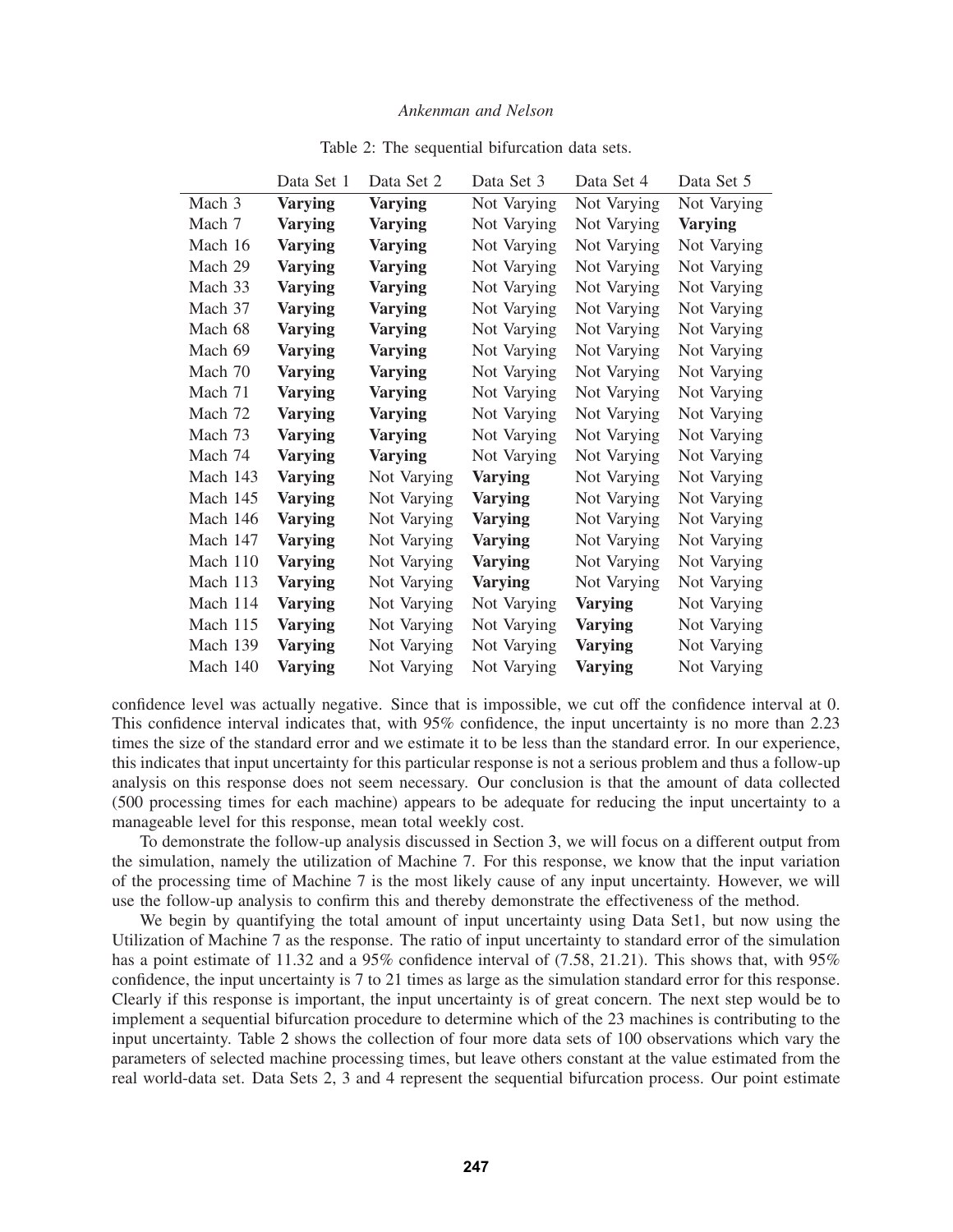Table 3: The point estimates and 95% confidence intervals for the ratio of input uncertainty to standard error of the simulation for each of the sequential bifurcation data sets. "N/A" indicates that the procedure returned a negative value which can reasonably be interpreted as 0.

| Data Set (Varying) Lower Bound Point Estimate Upper Bound |      |       |       |
|-----------------------------------------------------------|------|-------|-------|
| $1$ (All)                                                 | 7.58 | 11.32 | 21.21 |
| 2 (Mach 3-74)                                             | 6.93 | 10.36 | 19.42 |
| 3 (Mach 143-113)                                          | 0.65 | 1.47  | 3.16  |
| 4 (Mach 114-140)                                          | N/A  | N/A   | 0.65  |
| $5$ (Mach 7)                                              | 6.95 | 10.39 | 19.47 |

for  $\gamma^2$ , the squared ratio of input uncertainty variance to simulation variance, is  $(11.32)^2 = 128.1$  from Data Set 1.

The point estimates and confidence intervals in Table 3 from Data Set 4 indicate that input variability for the last four machines (114, 115, 139, and 140) have no significant effect on the input uncertainty for utilization at Machine 7 since the upper limit of the confidence interval for the variance ratio is lower than 4/23 of the point estimator:  $0.42 = 0.65^2 < (4/23)(11.34)^2 = 22.36$ . Similarly, machines 143–113 have no significant effect on the input uncertainty as  $9.98 = 3.16^2 < (6/23)(11.34)^2 = 33.55$ . The results from Data Set 2 indicate that Machines 3–74 have the most significant effect. Further sequential bifurcation could be done, but in this case we know that machine 7 is the most likely significant factor so we will skip to the last stage of the sequential bifurcation where only the parameters of the processing time of Machine 7 are varying. The results for Data Set 5 show that indeed this machine contributes essentially all of the input uncertainty and confirms the method for isolating the important contributors.

#### **5 CONCLUSIONS**

We have presented and illustrated a simple method for quantifying the impact of input uncertainty relative to simulation uncertainty as measured by the standard error of the simulation point estimator; that is, we estimate  $\gamma = \sqrt{n\sigma_I/\sigma}$ . We also provided a follow-up analysis to help identify which input distributions contribute the most uncertainty. Our focus here was on independent, univariate input distributions, so extension to multivariate input distributions is the next logical step.

One technical problem with our approach is that even though our point estimator of  $\gamma^2$  is unbiased, and our CI is valid under normal-distribution assumptions, it is possible for the point estimator and CI end points to be negative even though  $\gamma^2 < 0$  is impossible. This problem is not unique to our setting; it arises in all random-effects analysis. We believe that it is reasonable, if not totally satisfying, to interpret negative values as 0 as we have done here.

#### **APPENDIX**

Here we address the choice of number of bootstrap samples, *b*, to use for forming the CI.

Multiplying the CI (3) through by *n* gives a CI for  $\gamma^2$  of

$$
\frac{n}{r} \left[ \frac{\text{MST}}{\text{MSE} \cdot F_{b-1, b(r-1), 1-\alpha/2}} - 1 \right] \leq \gamma^2 \leq \frac{n}{r} \left[ \frac{\text{MST}}{\text{MSE} \cdot F_{b-1, b(r-1), \alpha/2}} - 1 \right].
$$

Given a fixed budget of N replications, our goal is to choose b (and thus  $r = N/b$ ) to minimize the expected length of this CI. Using simple algebra and the relationship  $br = N$  the expected length is

$$
E\left(\frac{\text{MST}}{\text{MSE}}\right)\left(\frac{n}{N}\right)b\left(\frac{1}{F_{b-1,N-b,1-\alpha/2}}-\frac{1}{F_{b-1,N-b,\alpha/2}}\right).
$$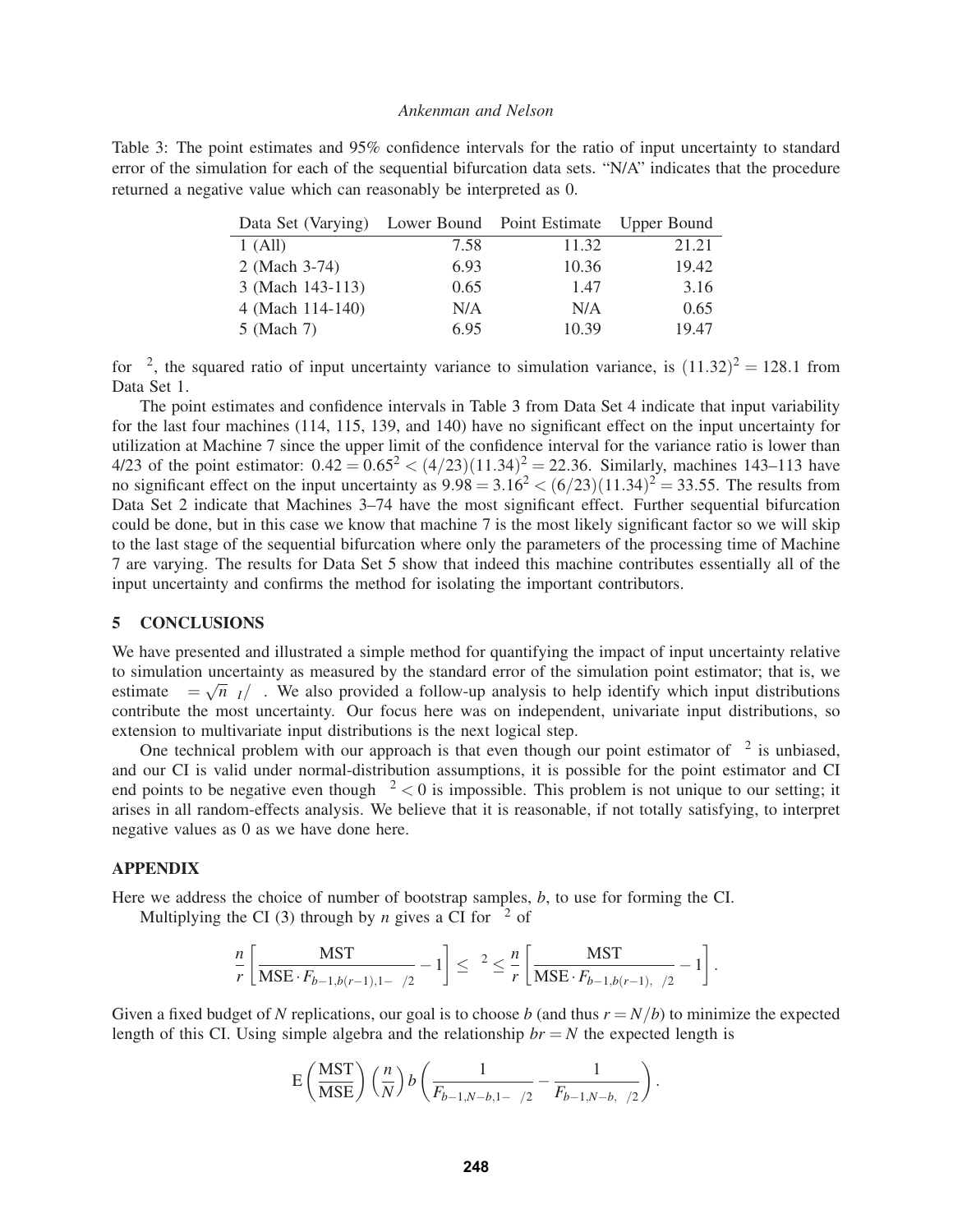Now  $n/N$  is fixed, and if we treat E(MST/MSE) as approximately constant as a function of *b*, then the expected length only depends on

$$
b\left(\frac{1}{F_{b-1,N-b,1-\alpha/2}} - \frac{1}{F_{b-1,N-b,\alpha/2}}\right).
$$
\n(5)

As  $N \rightarrow \infty$  this becomes

$$
b\left(\frac{b-1}{\chi^2_{b-1,1-\alpha/2}}-\frac{b-1}{\chi^2_{b-1,\alpha/2}}\right)
$$

which (for fixed  $\alpha$ ) is only a function of *b*. For the standard values of  $\alpha$ , this expression is minimized at  $b = 11$ , and the function is flat near 11. Evaluating (5) for specific values of *N*, we find that the optimal *b* decreases slightly when *N* is as small as 60 to  $b^* = 10$ , which is the value we recommend.

# **REFERENCES**

- Barton, R. R., B. L. Nelson and W. Xie. 2011. Quantifying input uncertainty via simulation confidence intervals. *INFORMS Journal on Computing*, forthcoming.
- Cheng, R. C. H. and W. Holland. 1998. Two-point methods for assessing variability in simulation output. *Journal of Statistical Computation and Simulation* **60**: 183-175.
- Cheng, R. C. H. and W. Holland. 2004. Calculation of confidence intervals for simulation output. *ACM Transactions on Modeling and Computer Simulation* **14**: 344-172.
- Chick, S. E. 2001. Input distribution selection for simulation experiments: Accounting for input uncertainty. *Operations Research* **49**: 744-178.
- Dean, A. and D. Voss. 1999. *Design and Analysis of Experiments.* New York: Springer.
- Freimer, M. and L. W. Schruben. 2002. Collecting data and estimating parameters for input distributions. In *Proceedings of the 2002 Winter Simulation Conference*, edited by E. Yücesan, C. Chen, J. L. Snowdon, and J. M. Charnes, 392-179. Piscataway, New Jersey: Institute of Electrical and Electronics Engineers, Inc.
- Kleijnen, J. P. C., B. Bettonvil and F. Persson. 2003. Finding the important factors in large discrete-event simulation: sequential bifurcation and its applications, In A. M. Dean and S. M. Lewis (Eds.), *Screening*. New York: Springer-Verlag.
- Montgomery, D. C. 2009. *Design and Analysis of Experiments.* 7th ed. New York: John Wiley.
- Persson, F. and J. Olhager. 2002. Performance simulation of supply chain designs. *International Journal of Production Economics* **77**: 231–245.
- Sun, Y., D. W. Apley and J. Staum. 2011. Efficient Nested Simulation for Estimating the Variance of a Conditional Expectation. *Operations Research* **59**: 998–1007.
- Wan, H., B. E. Ankenman and B. L. Nelson. 2006. Controlled sequential bifurcation: A new factor-screening method for discrete-event simulation. *Operations Research* **54**: 743–755.
- Zouaoui, F. and J. R. Wilson. 2003. Accounting for parameter uncertainty in simulation input modeling. *IIE Transactions* **35**: 781-172.
- Zouaoui, F. and J. R. Wilson. 2004. Accounting for input-model and input-parameter uncertainties in simulation. *IIE Transactions* **36**: 1135-1751.

### **ACKNOWLEDGMENTS**

This research was partially supported by National Science Foundation Grant CMMI-1068473.

# **AUTHOR BIOGRAPHIES**

**BRUCE E. ANKENMAN** is a Charles Deering McCormick Professor of Teaching Excellence and an Associate Professor in the Department of Industrial Engineering and Management Sciences at North-